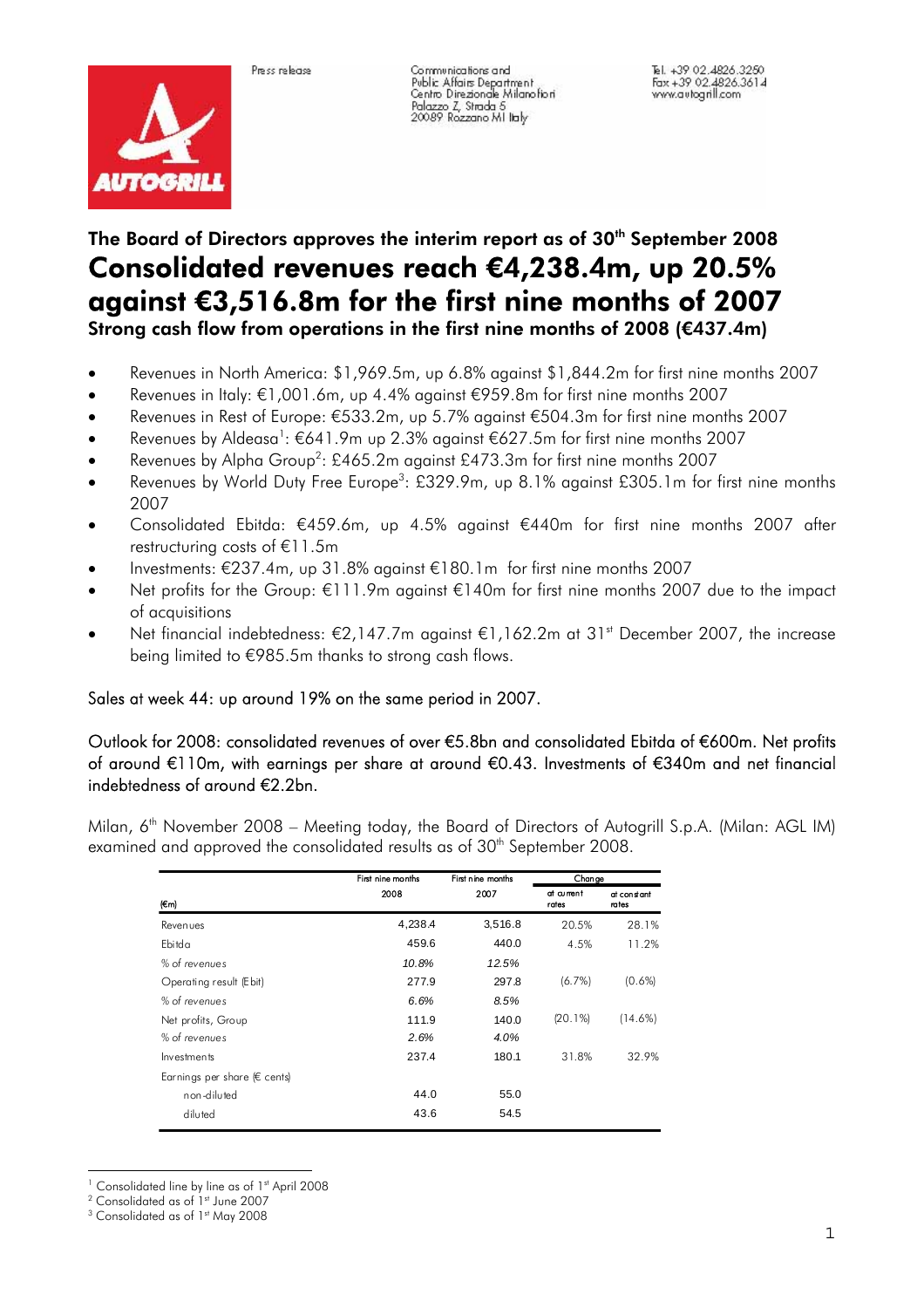



Communications and Communications and<br>Public Affairs Department<br>Centro Direzionale Milanofiori Palazzo Z, Strada 5<br>20089 Rozzano MI lialy

The  $3<sup>rd</sup>$  quarter is the most significant one as an indicator of full-year results despite the fact that expansion in the airport channel is reducing the Group's dependence on summer results, which reflect a concentration of tourist flows on motorways. The latest worsening of the financial crisis and its effects on the cost of living in the period caused a downturn in traffic levels in the main business channels and dampened consumers' propensity to spend. However, diversification in terms of geographical regions, business channels and types of business enabled the Group to achieve good results and offset difficulties in the United States and certain European countries (including Spain) with results in line with forecasts in the UK and Italy.

Cash flow from operations in the first nine months of the year amounted to  $\epsilon$ 437.4m, over  $\epsilon$ 120m more than in the same period in 2007.

## Consolidated income and financial results as of 30<sup>th</sup> September 2008<sup>4</sup>

Autogrill closed the first nine months of 2008 with consolidated revenues up 20.5% (28.1% at constant rates) to €4,238.4m from €3,516.8m for the same period in 2007. A factor in this result was the consolidation of Alpha Group Plc. for the entire period (in 2007 it was consolidated as of 1<sup>st</sup> June) and the acquisitions of the remaining shares of Aldeasa S.A. and World Duty Free Europe Ltd. (consolidated as of April and May 2008 respectively) $^5$ . Net of acquisitions, organic growth $^6$  amounted to 4.1%.

All the geographical-organisational regions showed growth in revenues.

In North America, sales rose 6.8% (5.8% net of the contribution of CBR) to \$1,969.5m against \$1,844.2m in the first nine months of 2007. 7.9% growth in the airport channel against a 3.3% contraction in passenger traffic (source: A.T.A.) offset a 3.4% slowdown in the motorway channel, which was penalised by petrol prices and rebuilding work on renewed concession locations.

Italy closed the period with revenues of €1,001.6m, up 4.4% against €959.8m for the first nine months of 2007 thanks to good results in all business channels, including motorways (up 1.5%), which offset the contraction in traffic.

In the Rest of Europe, revenues rose 5.7% (5.4% at constant rates) to €533.2m against €504.3m for the first nine months of 2007, with good results in all channels.

Aldeasa posted revenues of €641.9m, up 2.3% against €627.5m for the same period in 2007. International airports, up 23.7%, offset a 3.2% contraction in Spain, where an ailing domestic economy, the weak UK pound and competition from high-speed railways all took their toll. Consolidated line by line as of 1<sup>st</sup> April 2008, Aldeasa contributed  $\epsilon$ 556.3m to Group revenues.

Alpha Group, consolidated as of 1st June 2007, posted revenues of £465.2m against £473.3m in the first nine months of 2007 after focusing on higher profit initiatives. In its in-flight business, growth on international markets (64.2%) offset the termination of a number of supply contracts in the UK in 2007. International retail business also produced positive results (up 2.4%), while domestic sales were penalised by the transfer of World News points of sale.

World Duty Free Europe posted revenues of £329.9m, up 8.1% against £305.1m for the same period in 2007 and against a contraction in airport passenger traffic of 1.4% (source: B.A.A.). The result reflects growth at London Heathrow (11.2%) thanks to the opening of the new Terminal, depreciation of the pound and good performance in other airports where the company operates, especially Gatwick (up 6.2%). Consolidated as of  $1<sup>st</sup>$  May 2008, the company contributed £202.1m to Group revenues.

<sup>÷.</sup> <sup>4</sup> Average exchange rate first nine months 2008: €/\$ 1:1.522 and €/£ 1: 0.782.<br><sup>5</sup> Positive effect of the full year consolidation of Trantune S.p. A., the EoodBrand U

<sup>&</sup>lt;sup>5</sup> Positive effect of the full-year consolidation of Trentuno S.p.A., the FoodBrand LLC division and The Bagel Street Company Ltd., acquired in the first nine months of 2007.

 $^6$  Organic growth is measured on the basis of comparable consolidation perimeter at constant exchange rates, excluding restructuring costs, and for Alpha Group with a comparable consolidation period.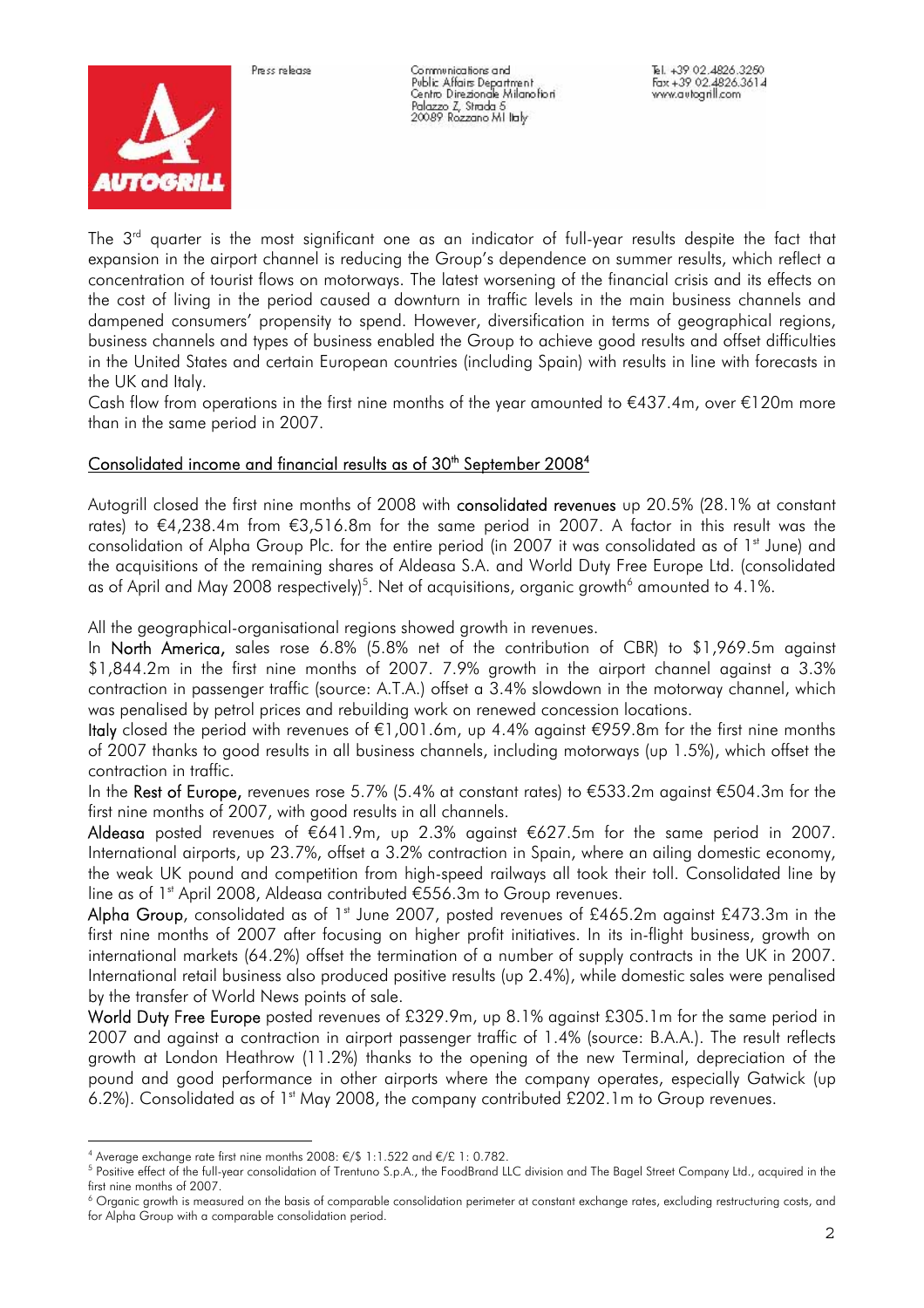



Communications and Communications and<br>Public Affairs Department<br>Centro Direzionale Milanofiori Palazzo Z, Strada 5<br>20089 Rozzano MI lialy

The increase in revenues was driven by **airports**, up 32.5% (45.2% at constant rates) to  $\epsilon$ 2,265.9m against €1,710.3m for the first nine months of 2007, mainy due to acquisitions.

On the motorways, positive results in Europe, and in Italy in particular, helped offset the contraction in traffic in North America to close the period with revenues at €1,336.1m against €1,353.3m for the first nine months of 2007 (down 1.3% at current rates, up 0.8% at constant rates).

Railway station and sea terminal sales were up 30.1% (29.9% at constant rates) to €93.1m from €71.5m for the same period in 2007, partly due to completion of a number of rebuilding projects in France and the opening of new high speed rail links in Spain.

In the Retail & Duty-Free sector, revenues were up 51.9% (57.9% at constant rates) to €1,710.8m against €1,126.5m for the same period in 2007, mainly due to acquisitions.

Food & Beverage revenues, at  $\epsilon$ 2,122.4m, were more or less in line with the  $\epsilon$ 2,127m posted for the first nine months of 2007 (down 0.2% at current rates, up 6.7% at constant rates) due to the weakening of the dollar against the euro.

The growth in In-flight sales, reaching €340.5m against €200m, reflects differing consolidation periods.

In the first nine months of 2008, consolidated Ebitda reached €459.6m, up 4.5% (11.2% at constant rates) against €440m for the same period in 2007, after taking a €11.5m charge for restructuring costs to integrate retail companies and start up of re-organisation of central corporate structures and local structures in the food & beverage sector. Without such costs, concentrated mainly in the  $3<sup>rd</sup>$  quarter, growth would have reached 7.1% at current rates. The higher proportion of Retail & Duty-Free business (where margins are lower than in Food & Beverage) and the increase in certain operating costs (including labour) cut the Ebitda margin from 12.5% to 10.8%.

Ebit, amounting to  $\epsilon$ 277.9m against  $\epsilon$ 297.8m for the first nine months of 2007 (down 6.7% at current rates and 0.6% at constant rates) reflects increased amortisation and depreciation charges arising from the investment programme launched after the growth of the contracts portfolio in the two-year period 2006-2007. The result was also affected by amortization of the value (stated provisionally under "contractual rights") of part of the price paid for the acquisition of the remaining 49.95% of Aldeasa.

In the first nine months of 2008, the net profit for the Group was €111.9m, against €140m for the same period in 2007, after net financial charges of €78.1m (€43m for the first nine months of 2007), mostly in connection with the acquisitions of Alpha Group, World Duty Free and the remaining shares of Aldeasa.

The increase in investments to €237.4m, up 31.8% (32.9% at constant rates) against the €180.1m posted in the same period in 2007, was mainly (83%) due to the extension of contracts under management and numerous development initiatives to improve quality of service, as well as to the Group's enlarged perimeter.

At 30<sup>th</sup> September 2008<sup>7</sup>, the Group's **net financial indebtedness** stood at  $\epsilon$ 2,147.7m against €1,162.2m at 31<sup>st</sup> December 2007. Cash flow from operations in the period, amounting to  $€437.4m$ against €316.6m for the first nine months of 2007, limited the increase in net financial indebtedness to €985.5m, after acquisitions worth €1,066.8m, net operating investments worth €226.7m and dividend pay-outs amounting to €76.3m. Conversion differences and other movements accounted for a further €53.1m of debt.

i<br>L <sup>7</sup> Exchange rate at 30.09.2008: €/\$ 1:1.430 and €/£ 1: 0.790.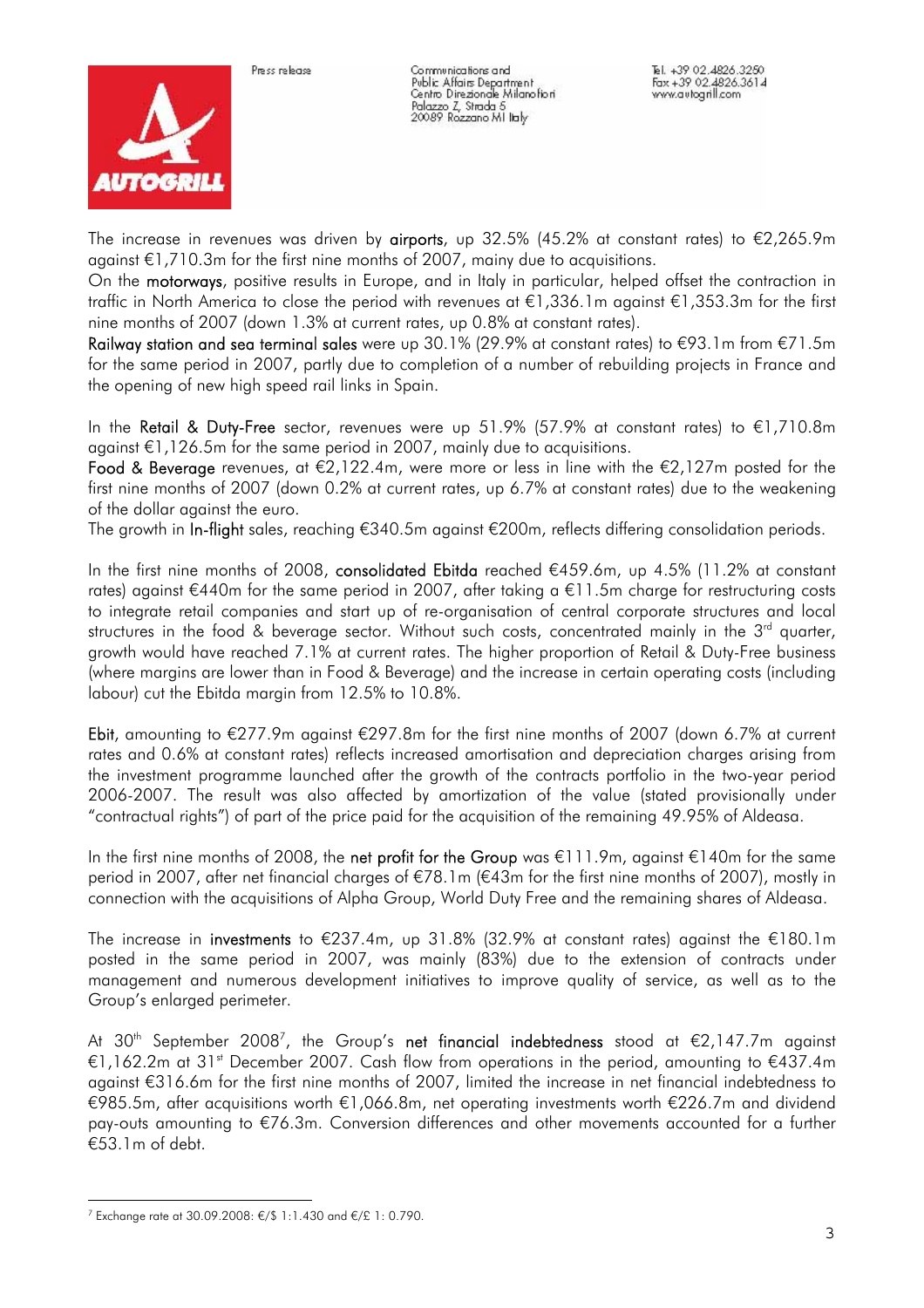



Communications and Communications and<br>Public Affairs Department<br>Centro Direzionale Milanofiori Palazzo Z, Strada 5<br>20089 Rozzano Militaty

## Consolidated income and financial results for 3rd quarter 2008<sup>8</sup>

The results for 3<sup>rd</sup> quarter 2008 included contributions arising from acquisition of the remaining shares of Aldeasa and World Duty Free Europe (consolidated as of April and May 2008 respectively). Autogrill posted consolidated revenues of €1,694m, up 14.3% (21.2% at constant rates) against €1,482.4m for the same period in 2007. The slight organic change (down 0.1%) reflects a contraction in airport traffic (2% according to ACI)<sup>9</sup> which was expected to occur in late September when many airlines said they would be cutting flights but in fact started in the 3<sup>rd</sup> quarter, in July in Spain and August in the United States.

3<sup>rd</sup> quarter business in North America generated revenues of \$710.5m, up 2.1% (1.1% net of the contribution from CBR) against \$696m in the same period in 2007. The airport channel, up 3.8% against a 6% contraction in passenger traffic (source: ATA), offset the 4.3% downturn on motorways, which continued to be penalized by the serious contraction in traffic (especially tourist flows).

In Italy, revenues grew 4.4% to €375.1m against €359.3m in 3rd quarter 2007, thanks to progress in all business channels. On the motorways, commercial initiatives offset the effects of the contraction in traffic, pushing sales up by 1.3%.

In the Rest of Europe, revenues were substantially stable, at €208.4m against €206.9m in 3rd quarter 2007 (up 0.7% at current rates and 0.4% at constant rates). The decrease in motorway traffic was offset by positive results in railway stations, airports and shopping centres.

In Spain, the drastic contraction in airport traffic (4.9% according AENA) affected Aldeasa, which closed with sales of €251m, down 1% against €253.5m in 3<sup>rd</sup> quarter 2007.

Alpha Group posted revenues of £180.8m, down 5.1% against £190.6m in  $3<sup>rd</sup>$  quarter 2007. The decrease was mainly due to the termination of business with Easyjet in the UK, as well as to the transfer of World News points of sale.

World Duty Free closed the period with sales of £125.8m, up 7.3% against £117.3m in 3<sup>rd</sup> auarter 2007, mainly due to results at London Heathrow (up 12.5%).

The airport channel contributed €930.6m to consolidated revenues, up 33.1% (43.8% at constant rates) on €699m in 3rd quarter 2007, mainly due to acquisitions.

In the **motorway channel**, which has been suffering the negative trend in North America since the beginning of the year, contraction in traffic continued to affect results and the channel closed the period with revenues of €526.1m, down 2.2% (0.4% at constant rates) against €538.1m in 3<sup>rd</sup> quarter 2007.

Railway station and sea terminal sales were up 42.5% (42.2% at constant rates) to close at €36.3m against  $\epsilon$ 25.4m in 3<sup>rd</sup> quarter 2007.

The Retail & Duty Free sector posted revenues of €739.7m, up 51.1% (58.5% at constant rates) against €489.5m in 3<sup>rd</sup> quarter 2007, mainly due to the effect of acquisitions. Food & Beverage revenues amounted to €797.9m, down 2.3% (up 2.8% at constant rates) against the €816.4m posted in 3rd quarter 2007, reflecting negative traffic trends. In-flight business contributed €132.3m to consolidated revenues against €153.2m in the same period in 2007 (down 13.6% at current rates, up 0.1% at constant rates), after the termination of the Easyjet contract.

In the 3<sup>rd</sup> quarter, Autogrill's **consolidated Ebitda** reached  $\epsilon$ 226.6m, up 2.6% (8.2% at constant rates) against the €220.9m posted in 3rd quarter 2007, after taking an €9.8m charge for restructuring costs to integrate retail companies and the start up of re-organisation of central corporate structures and local

<sup>&</sup>lt;sup>8</sup> Average exchange rate in 3<sup>rd</sup> quarter 2008: €/\$ 1:1.505 and €/£ 1: 0.795<br><sup>9</sup> Airport Council International

<sup>&</sup>lt;sup>9</sup> Airport Council International.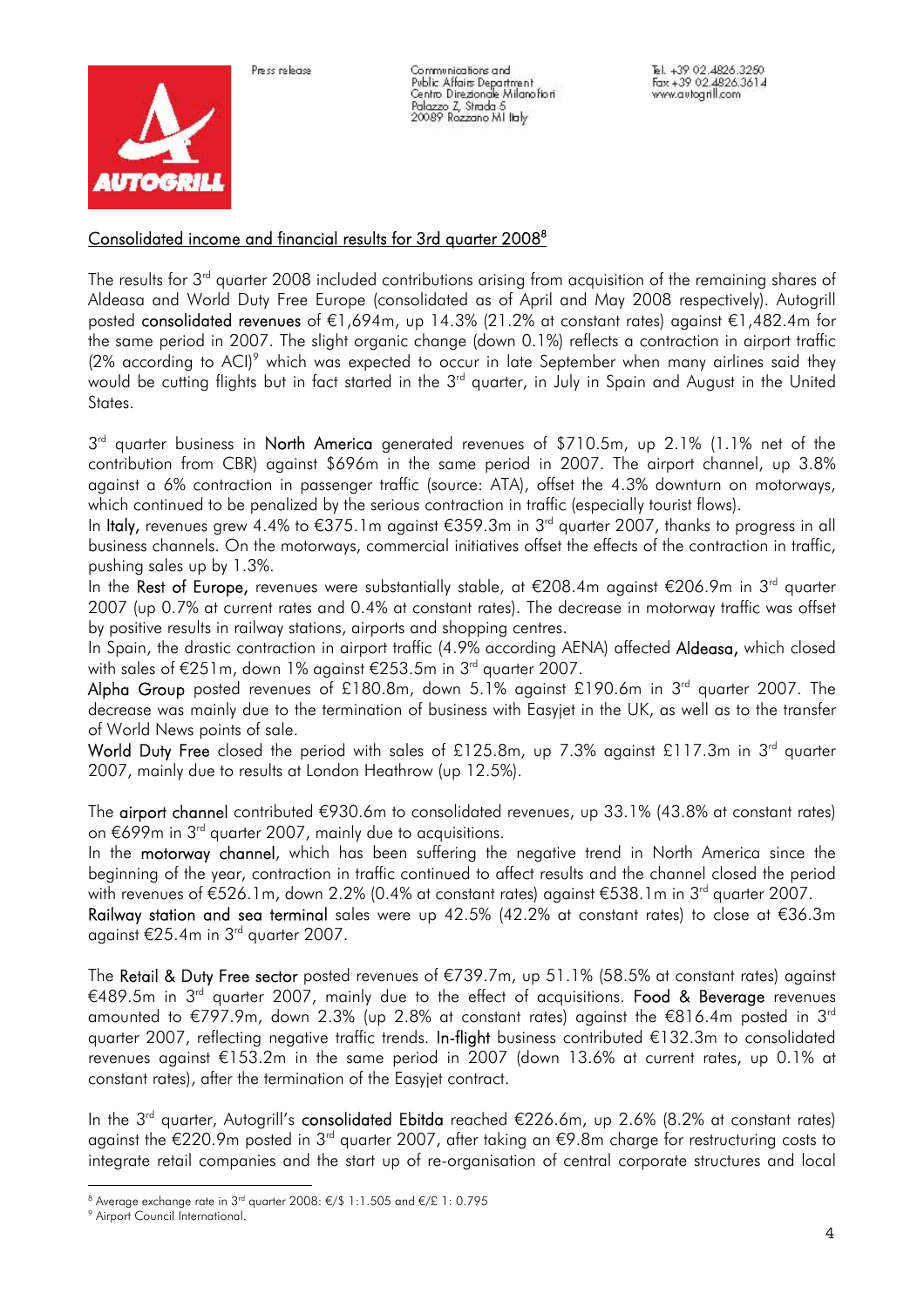

Communications and Communications and<br>Public Affairs Department<br>Centro Direzionale Milanofiori Palazzo Z, Strada 5<br>20089 Rozzano Militaty

structures in the f&b sector. Without such costs (concentrated in this quarter), growth would have reached 7% at current rates. The higher proportion of Retail & Duty-Free business (where margins are lower than in Food & Beverage) and the increase in certain operating costs (especially labour) cut the Ebitda margin from 14.9% to 13.4%. Excluding the impact of non-recurring restructuring and integration costs, the 3<sup>rd</sup> quarter 2008 Ebitda margin would have been 14%.

Ebit was  $\epsilon$ 161.8m against  $\epsilon$ 169.6m in the same period the previous year.

In 3<sup>rd</sup> quarter 2008, the **net profit for the Group** was €78m, against €90.4m in the same period in 2007 (down 13.7% at current rates and 8.6% at constant rates), after net financial charges of €31.1m  $(€15.7m$  in 3<sup>rd</sup> quarter 2007), mostly in connection with the acquisitions of Alpha Group, World Duty Free and the remaining shares of Aldeasa.

## Outlook for the rest of 2008

At the end of week 44, the Group saw its sales grow by around 19% at current<sup>10</sup> and around 26% at constant rates wit respect to the same period in 2007. Organic growth was at 3%. North American and Italian operations enjoyed growth of over 4% in local currency, with positive results in the airport and motorway channels despite negative traffic trends. In the Rest of Europe growth was at over 6%. Aldeasa's revenues were in line with the same period in 2007 and Alpha Group's result was only negative because of the termination of low-profit business. World Duty Free saw its sales grow by over 7% in local currency<sup>11</sup>.

Despite the contraction in traffic seen in the  $3<sup>rd</sup>$  quarter, which is continuing in the first part of the last quarter, the Group can confirm its 2008 objectives: consolidated sales will be over €5.8bn and consolidated Ebitda  $\epsilon$ 600m<sup>12</sup>. This is partly thanks to the strengthening of the dollar against the euro that started in September. Net profits for the Group are expected to be around €110m, with earnings per share of around €0.43. On the financial front, the year's investments will amount to €340m, while net financial indebtedness will be around €2.2bn.

#### Key events after 30<sup>th</sup> September 2008

On 15<sup>th</sup> October 2008, the Boards of Directors at both Autogrill S.p.A. and its wholly owned subsidiary Autogrill International S.p.A. approved a plan to merge Autogrill International into Autogrill. The decision followed the announcement of a programme to streamline the ownership structure now that Autogrill International no longer acts as a *sub-holding* for the Group's foreign investments. Given that Autogrill holds the entire share capital of Autogrill International, no Autogrill shares will be allocated in exchange for the shares in the amalgamated company that it holds, which are to be annulled. There will therefore be no increase in the capital of Autogrill to serve an equity exchange or any cash settlement.

The interim report as of 30<sup>th</sup> September 2008, which is not subject to audit and in which it is declared that the conditions contemplated in art. 36, Consob Market Regulations 16191/2007 hold, was drafted in accordance with the provisions of art. 154-ter, decree law 58/1998 (TUF) and will be available at www.autogrill.com within the legal term.

\*\*\*

<sup>÷.</sup> <sup>10</sup> Average exchange rate at week 44: €/\$ 1:1.501 and €/£ 1: 0.782<br><sup>11</sup> May-November 2008 vs May-November 2007.

<sup>12</sup> Average exchange rate: €/\$: 1:1.45.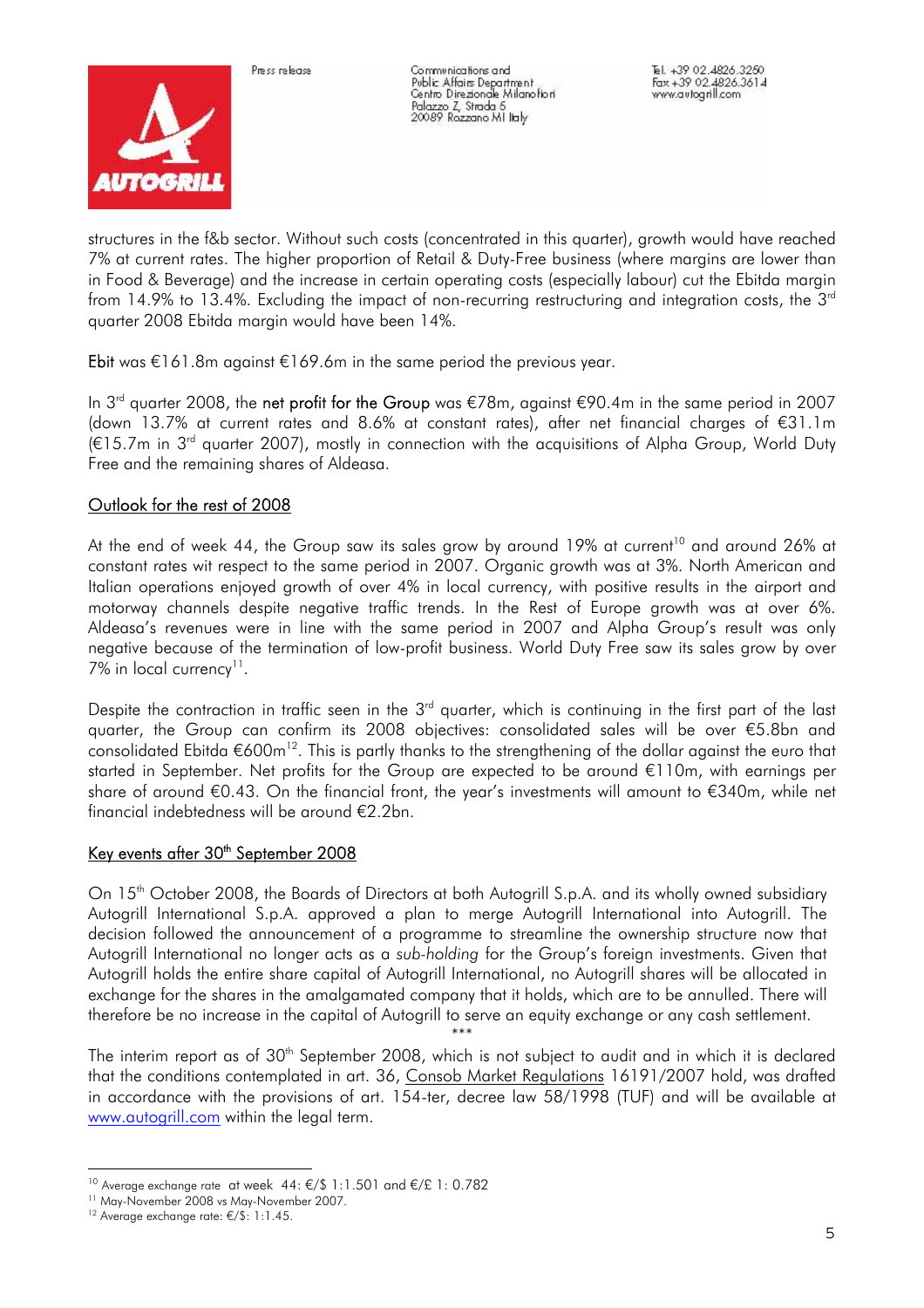



Communications and Communications and<br>Public Affairs Department<br>Centro Direzionale Milanofiori Palazzo Z, Strada 5<br>20089 Rozzano MI lialy

The executive responsible for the drafting of the company's accounting and corporate documents, Mario Zanini, Group Chief Administration Officer, hereby declares pursuant to clause 2, art.154 bis TUF that the accounting information in this release is in line with the Company's accounting records and registers.

\*\*\*

#### *Disclaimer*

*This press release contains forecasts and estimates that reflect the current opinions of the management ("forward-looking statements"), especially regarding future business performance, new investments and developments in the cash flow and financial situation. Such forward-looking statements have by their very nature an element of risk and uncertainty as they depend on the occurrence of future events. Actual*  results may differ significantly from the forecast figures and for a number of reasons, including by way of *example: traffic trends in the countries and business channels where the Group operates, the outcome of negotiations on renewals of existing concession contracts and tenders in progress, changes in the competitive scenario, exchange rates between the main currencies and the euro, esp. the US dollar and UK pound, interest rate movements affecting such currencies, future developments in demand, changing oil and other raw material (food) prices, general global economic conditions, geopolitical factors and new legislation in the countries where the Group operates and other changes in business conditions.* 

*The Group's business is correlated to traffic flows. The 1<sup>st</sup> and 3<sup>rd</sup> quarters normally encompass the low and high points, respectively, in the trading year. The main investment programmes are concentrated in the 1st and 4th quarters and are generally suspended in the summer period. Quarterly operating results and changes in net financial indebtedness may not, therefore, be compared one quarter with another within a given year or be used to extrapolate full year results.* 

\*\*\*

The results for the first nine months of 2008 will be illustrated in a conference call for the financial community today, starting at 18:00. The presentation will be available on-line in the Investor Relations section of www.autogrill.com from 17:30 onwards. Phone contacts:

- from Italy: 800 011 750
- from outside Italy:  $+390633486868$
- enter pin  $*$  0

\*\*\*

For further information: Patrizia Rutigliano **Rosalba Benedetto Rosalba Benedetto** Elisabetta Cugnasca Director of Group Communications Press Office **Investor Relations Manager** Press Press Office T: +39 02 4826 3224 T: + 39 02 4826 3209 T: + 39 02 4826 3246 patrizia.rutigliano@autogrill.net rosalba.benedetto@autogrill.net elisabetta.cugnasca@autogrill.net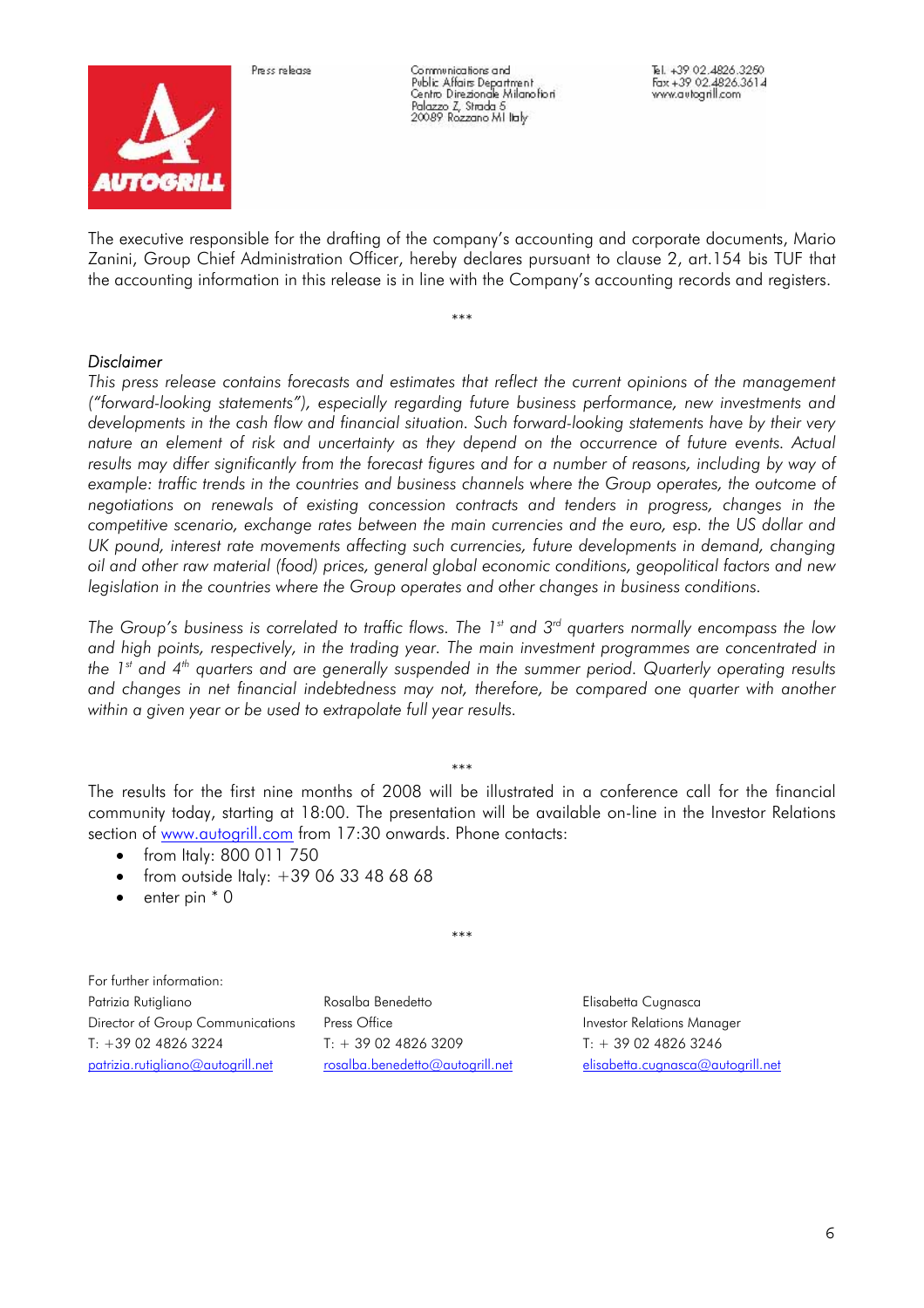



Communications and<br>Pubblic Affairs Department<br>Centro Direzionale Milanofiori<br>Palazzo Z, Strada 5<br>20089 Rozzano Ml Italy

Tel +39 02.4826.3250<br>Fax +39 02.4826.3614<br>www.autogrill.com

### **CONSOLIDATED RECLASSIFIED BALANCE SHEET AS OF 30th SEPTEMBER 2008**

|                                                            |            |                           | Change                    |                            |
|------------------------------------------------------------|------------|---------------------------|---------------------------|----------------------------|
| $(m\triangleleft$                                          | 30.09.2008 | 31.12.2007 <sup>(1)</sup> | at current<br>exch. rates | at constant<br>exch. rates |
| Intangible assets                                          | 2.433,1    | 1.414,6                   | 1.018,5                   | 1.023,4                    |
| Property, plant and machinery                              | 1.064,8    | 908,1                     | 156,7                     | 151,2                      |
| Non-current financial assets                               | 26,9       | 23,5                      | 3,4                       | 3,4                        |
| A) Non-current assets                                      | 3.524,8    | 2.346,1                   | 1.178,7                   | 1.178,0                    |
| Inventories                                                | 288,3      | 196,8                     | 91,5                      | 93,5                       |
| Trade receivables                                          | 127,3      | 104,8                     | 22,5                      | 25,4                       |
| Other current assets                                       | 222,3      | 199,5                     | 22,9                      | 23,2                       |
| Trade payables                                             | (722, 7)   | (529,3)                   | (193, 4)                  | (195, 1)                   |
| Other current liabilities                                  | (453, 9)   | (332,2)                   | (121,7)                   | (121, 2)                   |
| B) Net working capital                                     | (538,7)    | (360, 4)                  | (178, 3)                  | (174, 1)                   |
| C) Capital invested, less current liabilities              | 2.986,1    | 1.985,7                   | 1.000,4                   | 1.003,9                    |
| D) Other non-current non-financial assets                  |            |                           |                           |                            |
| and liabilities                                            | (206, 2)   | (204, 5)                  | (1,7)                     | (5,5)                      |
| E) Assets held for sale                                    | 1,0        | 5,8                       | (4, 8)                    | (4, 8)                     |
| F) Net capital invested                                    | 2.780,9    | 1.787,0                   | 993,8                     | 993,5                      |
| Equity attributable to the shareholders of the Parent      | 573,0      | 566,7                     | 6,3                       | 17,4                       |
| Minority interests                                         | 60,2       | 58,2                      | 2,0                       | 3,7                        |
| G) Equity                                                  | 633,2      | 624,8                     | 8,4                       | 21,2                       |
| H) Convertible Bonds                                       | 40,8       | 40,2                      | 0,6                       | 0,6                        |
| Non-current financial liabilities                          | 2.144,7    | 1.206,3                   | 938,4                     | 925,6                      |
| Non-current financial assets                               | (6, 5)     | (4,5)                     | (2,0)                     | (1, 9)                     |
| I) Net financial position                                  | 2.138,2    | 1.201,7                   | 936,5                     | 923,7                      |
| <b>Current financial liabilities</b>                       | 213,8      | 144,7                     | 69,1                      | 69,7                       |
| Cash and cash equivalents and non-current financial assets | (245, 1)   | (224, 5)                  | (20,6)                    | (21,7)                     |
| L) Net current financial position                          | (31,3)     | (79, 8)                   | 48,5                      | 48,1                       |
| Net financial position (H+I+L)                             | 2.147,7    | 1.162,2                   | 985,5                     | 972,4                      |
| M) Total as in F)                                          | 2.780,9    | 1.787,0                   | 993,8                     | 993,5                      |

(1) Balances have been restated to reflect the change in the accounting policy related to the recognition of actuarial gain and loss on defined benefit plans and the finalization of the valuation at fair value of assets and liabilities related to Alpha Group, consolidated from June 1st 2007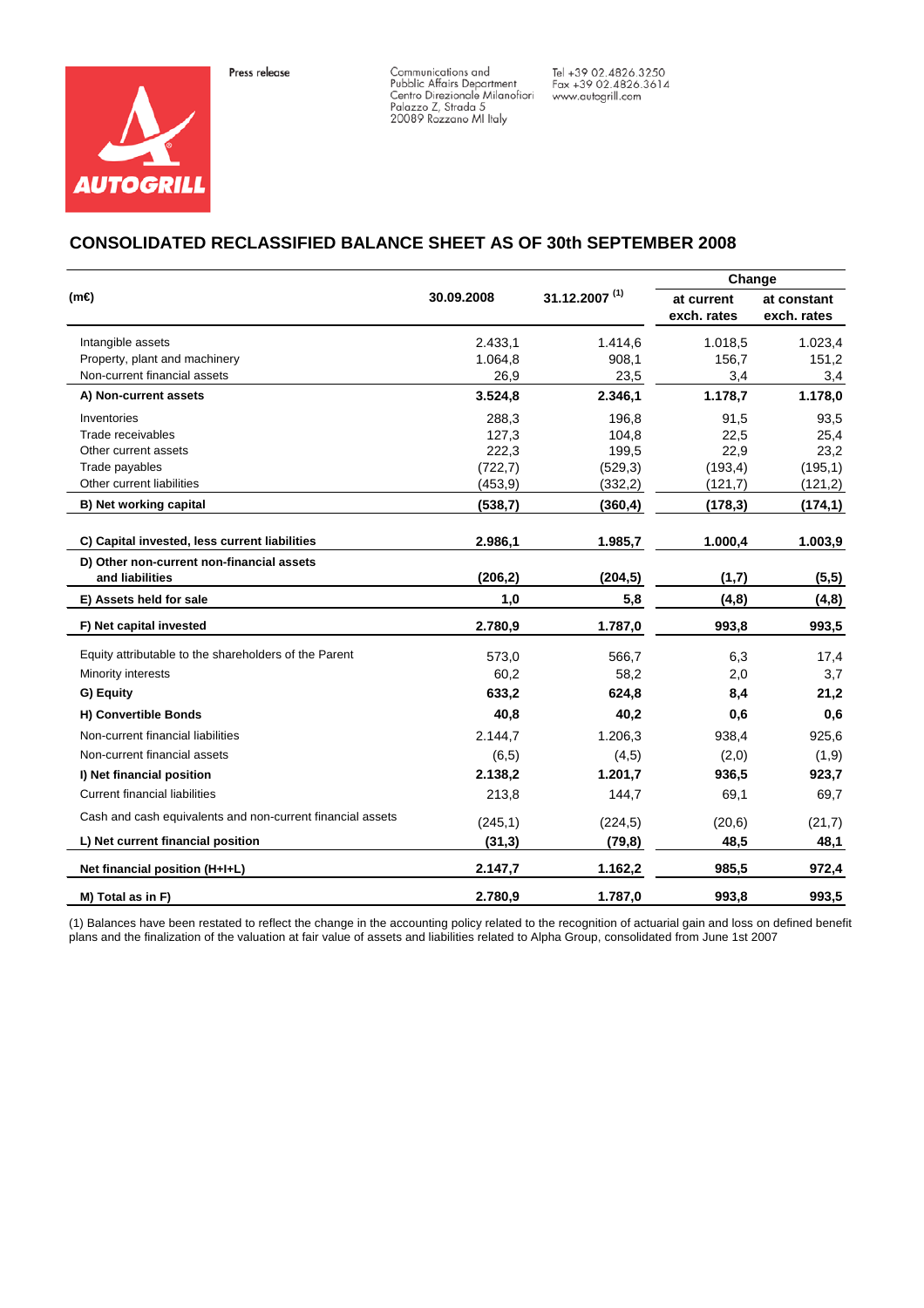



Communications and<br>Pubblic Affairs Department<br>Centro Direzionale Milanofiori<br>Palazzo Z, Strada 5<br>20089 Rozzano Ml Italy

Tel +39 02.4826.3250<br>Fax +39 02.4826.3614<br>www.autogrill.com

### **CONDENSED CONSOLIDATED INCOME STATEMENT - 2008 NINE MONTHS**

| $(m\Theta)$                                             | 2008               | $%$ of<br>Revenue | 2007                       | $%$ of  | Change                    |                            |
|---------------------------------------------------------|--------------------|-------------------|----------------------------|---------|---------------------------|----------------------------|
|                                                         | <b>Nine Months</b> |                   | Nine Months <sup>(2)</sup> | Revenue | at current<br>exch. rates | at constant<br>exch. rates |
| Revenue <sup>(1)</sup>                                  | 4.238,4            | 100,0%            | 3.516,8                    | 100,0%  | 20,5%                     | 28,1%                      |
| Other Operating Income                                  | 85,9               | 2,0%              | 73,4                       | 2,1%    | 17,1%                     | 17,1%                      |
| Total revenue and income                                | 4.324,4            | 102,0%            | 3.590,3                    | 102,1%  | 20,4%                     | 27,9%                      |
| Cost of raw materials, consumables and<br>supplies      | (1.640, 4)         | 38,7%             | (1.308, 6)                 | 37,2%   | 25,4%                     | 32,1%                      |
| <b>Personal Expense</b>                                 | (1.065, 9)         | 25,1%             | (938, 1)                   | 26,7%   | 13,6%                     | 21,2%                      |
| Leases, rents, concessions and royalties                | (724, 9)           | 17,1%             | (533,0)                    | 15,2%   | 36,0%                     | 45,5%                      |
| Other operating costs                                   | (433, 4)           | 10,2%             | (370.5)                    | 10,5%   | 17,0%                     | 24,0%                      |
| <b>EBITDA</b>                                           | 459,6              | 10,8%             | 440,0                      | 12,5%   | 4,5%                      | 11,2%                      |
| Depreciation, amortization and impairment losses        | (181, 8)           | 4,3%              | (142,3)                    | 4,0%    | 27,8%                     | 35,8%                      |
| <b>EBIT</b>                                             | 277,9              | 6,6%              | 297,8                      | 8,5%    | (6,7%                     | $(0,6\%)$                  |
| Net Financial Expense                                   | (78,1)             | 1,8%              | (43,0)                     | 1,2%    | 81,8%                     | 94,5%                      |
| Net reversal of impairment losses on financial<br>asset | (0,9)              | 0.0%              | 0,2                        | 0.0%    | n.s.                      | n.s.                       |
| <b>Profit before Tax</b>                                | 198,9              | 4,7%              | 255,1                      | 7,3%    | (22,0%)                   | (16,9%)                    |
| Tax                                                     | (74,3)             | 1,8%              | (103,3)                    | 2,9%    | (28,1%)                   | $(24, 1\%)$                |
| <b>PROFIT</b>                                           | 124,6              | 2,9%              | 151,7                      | 4,3%    | (17,9%)                   | $(12,0\%)$                 |
| - attributable to the shareholders of the Parent        | 111,9              | 2,6%              | 140,0                      | 4,0%    | $(20,1\%)$                | (14,6%)                    |
| - minority interests                                    | 12,7               | 0,3%              | 11,7                       | 0,3%    | 8,8%                      | 20,8%                      |

(1) Excluding oil sales

(2) Results have been restated to reflect the change in the accounting policy related to the recognition of actuarial gain and

loss on defined benefit plans.